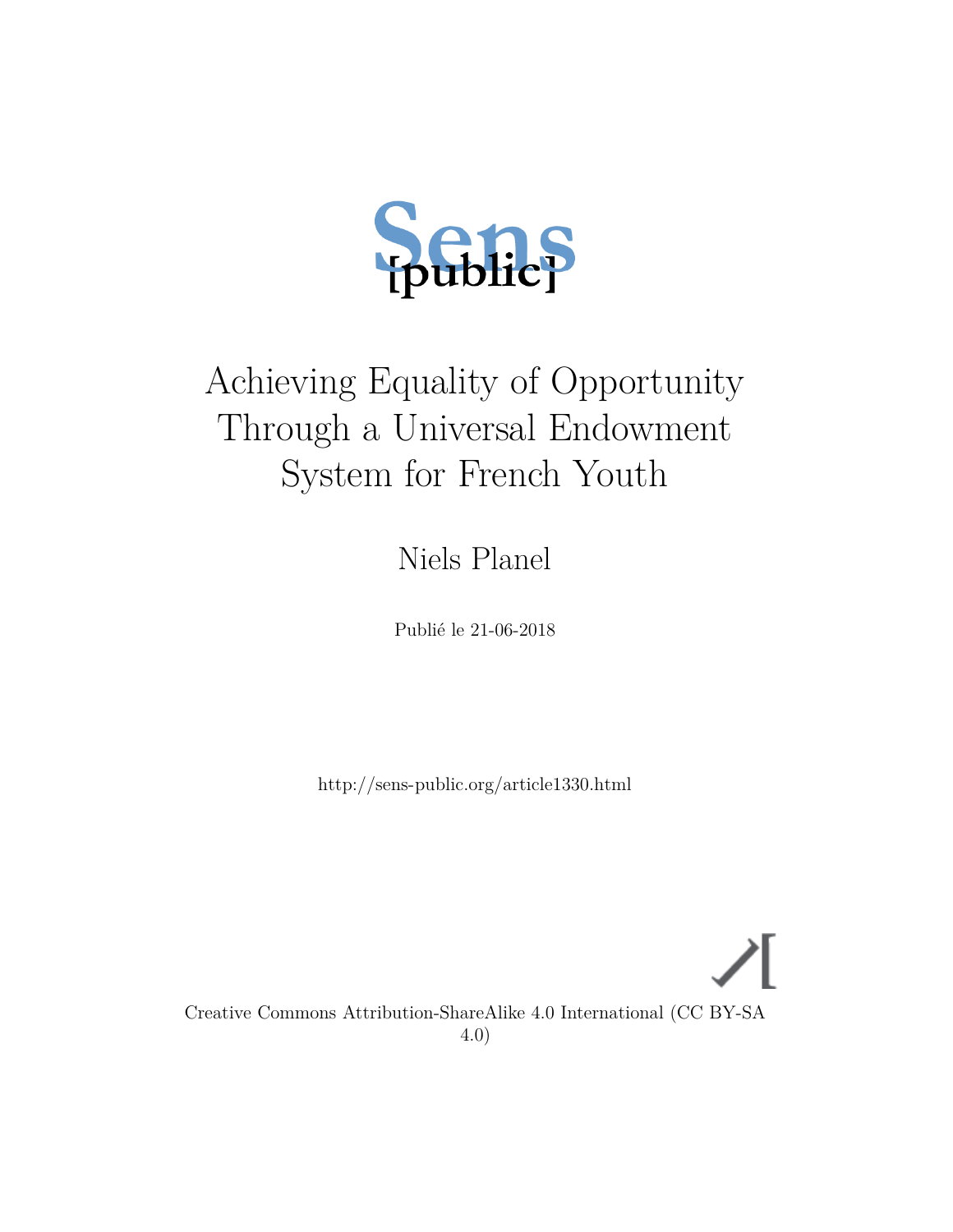#### **Abstract**

This essay makes the case for a universal endowment system for the youth in France. Building on principles inspired by the works of Thomas Paine and John Rawls, it proposes that any French citizen reaching the age of 18 is endowed with the amount of  $\epsilon$  50,000 disbursed over a six-year period to fund projects such as starting a business, acquiring real estate or financing college.

#### **Résumé**

Cet essai constitue un plaidoyer pour la mise en place d'un système de patrimoine universel pour la jeunesse en France. Se fondant sur des principes inspirés des travaux de Thomas Paine et de John Rawls, il propose que tout citoyen français atteignant l'âge de 18 ans reçoive la somme de 50 000 Euros déboursés sur une période de six ans afin de financer des projets tels que le lancement d'une entreprise, l'acquisition d'une propriété ou des études supérieures.

**Mots-clés** : Égalité d'opportunité, patrimoine universel, France, inégalité, pauvreté, émancipation, revenue universel de base, justice, équité, Thomas Paine

**Keywords** : Equality of opportunity, universal endowment system, France, inequality, poverty, emancipation, universal basic income, fairness, equity, Thomas Paine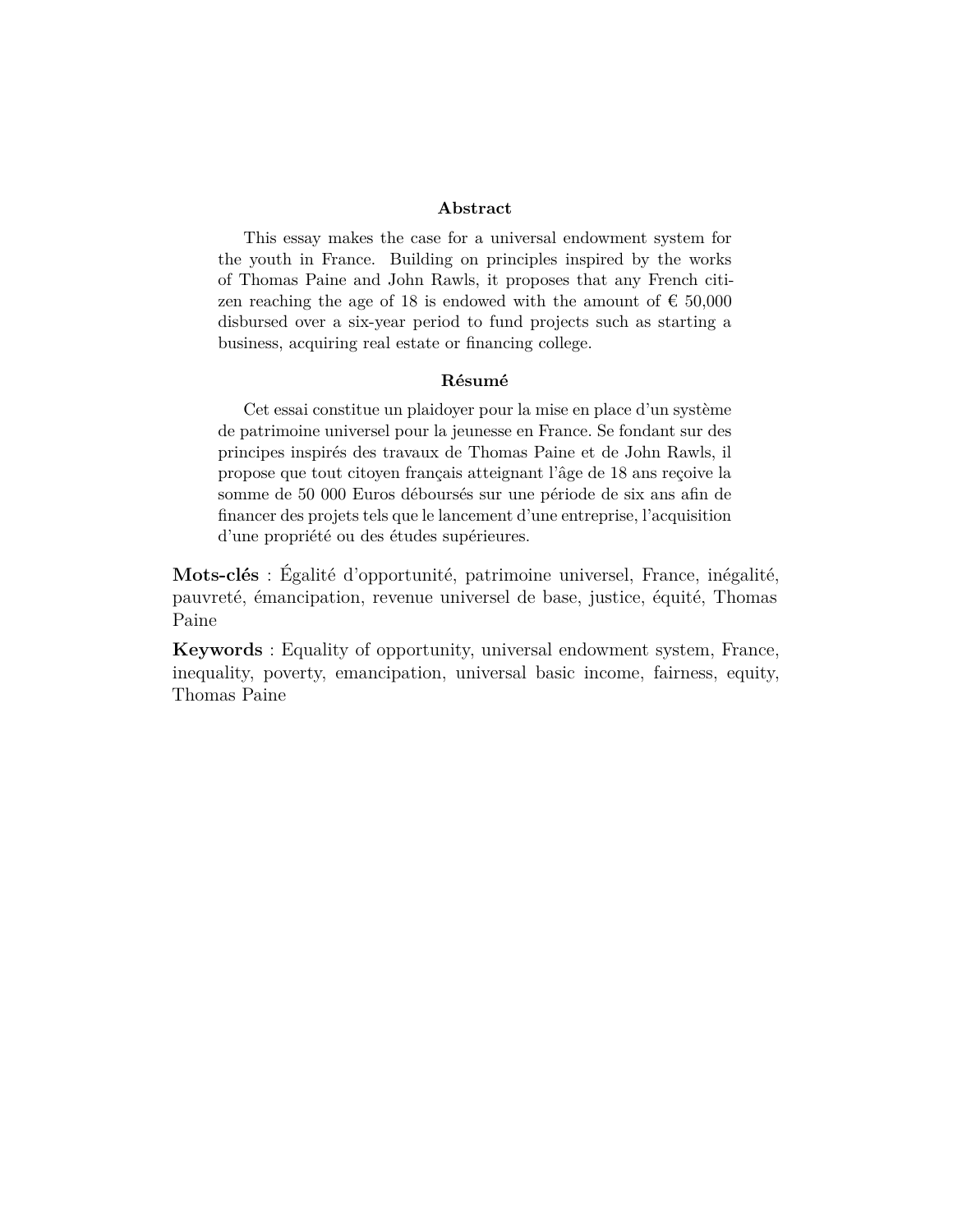# **Contents**

| $\overline{4}$                                                                          |
|-----------------------------------------------------------------------------------------|
| 6<br>Part $1$ – Moral justification for the policy proposal $\ldots \ldots \ldots$      |
| An endowment system respectful of the two principles of justice<br>6                    |
| Engineering a society as a fair system of cooperation $\ldots \ldots$<br>$\overline{7}$ |
| The universal endowment system and the original position<br>7                           |
| 9<br>Funding the universal endowment system $\ldots \ldots \ldots \ldots$               |
| Part 2 – Objection $A$ – Funding for the poorer segments of the                         |
| society will be "wasted" $\ldots \ldots \ldots \ldots \ldots \ldots \ldots \ldots 10$   |
| Objection $B - A$ lifetime universal basic income is far superior                       |
| to a one-time endowment $\ldots \ldots \ldots \ldots \ldots 11$                         |
| -12                                                                                     |
| -13                                                                                     |
|                                                                                         |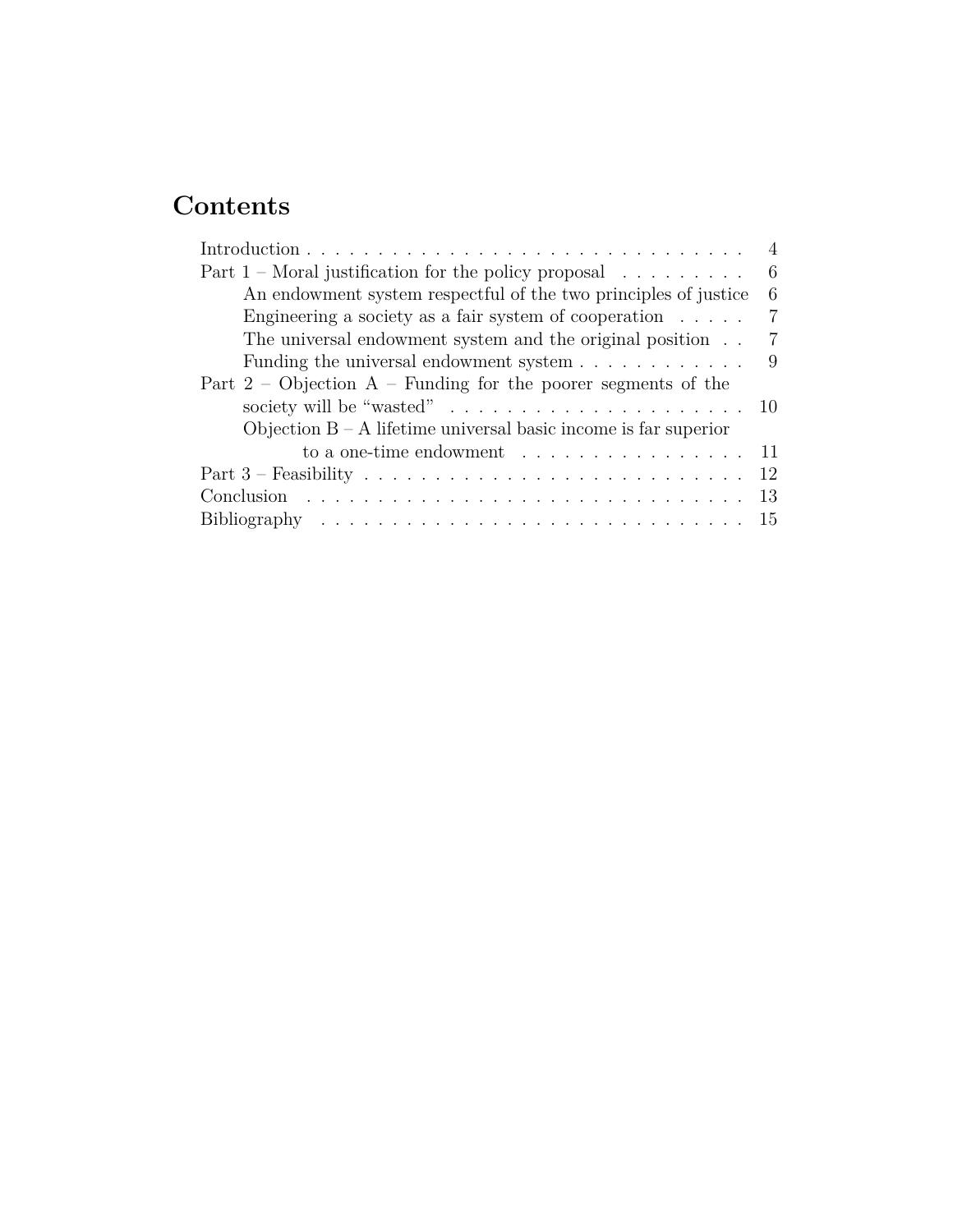# Achieving Equality of Opportunity Through a Universal Endowment System for French Youth

Niels Planel

#### <span id="page-3-0"></span>**Introduction**

Even before the 2008 financial crisis, inequality has been on the rise in France (figure 1), and half of the poor (around 14% of the population) are currently under 30. Moreover, the socioeconomic origins of an individual appear to increasingly affect their social mobility. Among other factors, the wealth divide – between children of the haves and of the have-nots – has grown, and today, not only having no personal wealth makes it more difficult for young French citizens to pursue a degree in higher education<sup>[1](#page-3-1)</sup>, but studies have shown that those who inherit assets or receive donations from their parents are more likely to become entrepreneurs (and own businesses for a longer period of time) as well as to purchase higher-value real estate and contract shorter mortgages (Ackerman and Alstott [1999\)](#page-14-1), further increasing inequality in so doing.

Putting a system of universal endowment<sup>[2](#page-3-2)</sup> in place could correct that major source of inequality. Thomas Paine is the originator of such an idea.

<span id="page-3-1"></span><sup>1.</sup> This is even worse for elite schools in general: In the US, the probability of attending Harvard for an individual with parents in the top 0.1% of the income distribution is *200 times higher* compared to the bottom 20%. Source: *Mobility Report Cards: The Role of Colleges in Intergenerational Mobility*, Raj Chetty, John Friedman, Emmanuel Saez, Nicholas Turner, and Danny Yagan, NBER Working Paper No. 23618, Revised Version, July 2017

<span id="page-3-2"></span><sup>2.</sup> Following the American Heritage Dictionary's definition, I prefer using the term "endowment", i.e. "*funds or property donated to an institution, individual, or group as a source of income*", to "stakeholder grants".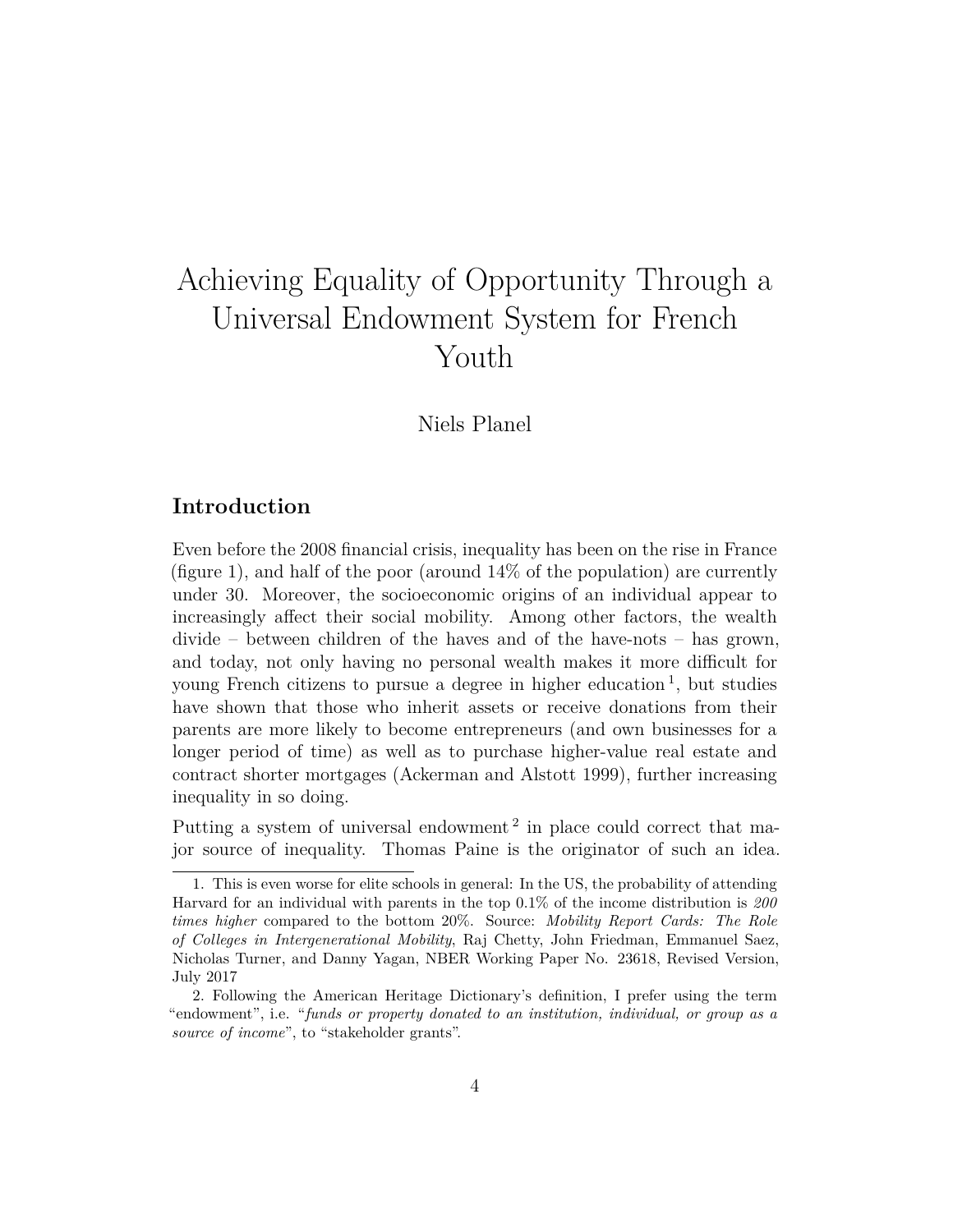

Achieving Equality of Opportunity Through a Universal Endowment System for French Youth

Figure 1 – Gini Index for France, 2003-2015 (Source: World Bank)

Following the view of Paine and the egalitarian tradition of his era, access to self-employment was seen as key to avoiding poverty and to attaining standing as equals in society; yet, the egalitarians could also see that selfemployment could be threatened by sickness, old age or disability and were consequently among the first ones to propose a social insurance scheme (Anderson [2017\)](#page-14-2). Building on this reflection, Paine [\(1797\)](#page-14-3) described his plan "*to create a National Fund, out of which there shall be paid to every person, when arrived at the age of twenty one years, the sum of fifteen pounds sterling, as a compensation in part, for the loss of his or her natural inheritance, by the introduction of the system of landed property*" so that every individual born in what is an unequal civilization – where some own lands and others don't – "*shall inherit some means of beginning the world*". Paine adds: "*Would it not, even as a matter of economy, be far better to adopt means to prevent their becoming poor? This can best be done by making every person when arrived at the age of twenty-one years an inheritor of something to begin with*".

Building on this egalitarian vision of opportunity for all, but also as an imperative of economic justice, I propose that a  $21<sup>st</sup>$  century version of this system allows for any French citizen reaching the age of 18 to be endowed with  $\epsilon$ 50,000 over six years to start a business, cover full tuition fees of a Master program and/or acquire real estate. This will be in addition to existing welfare state policies; this system is not meant to replace any among the latter.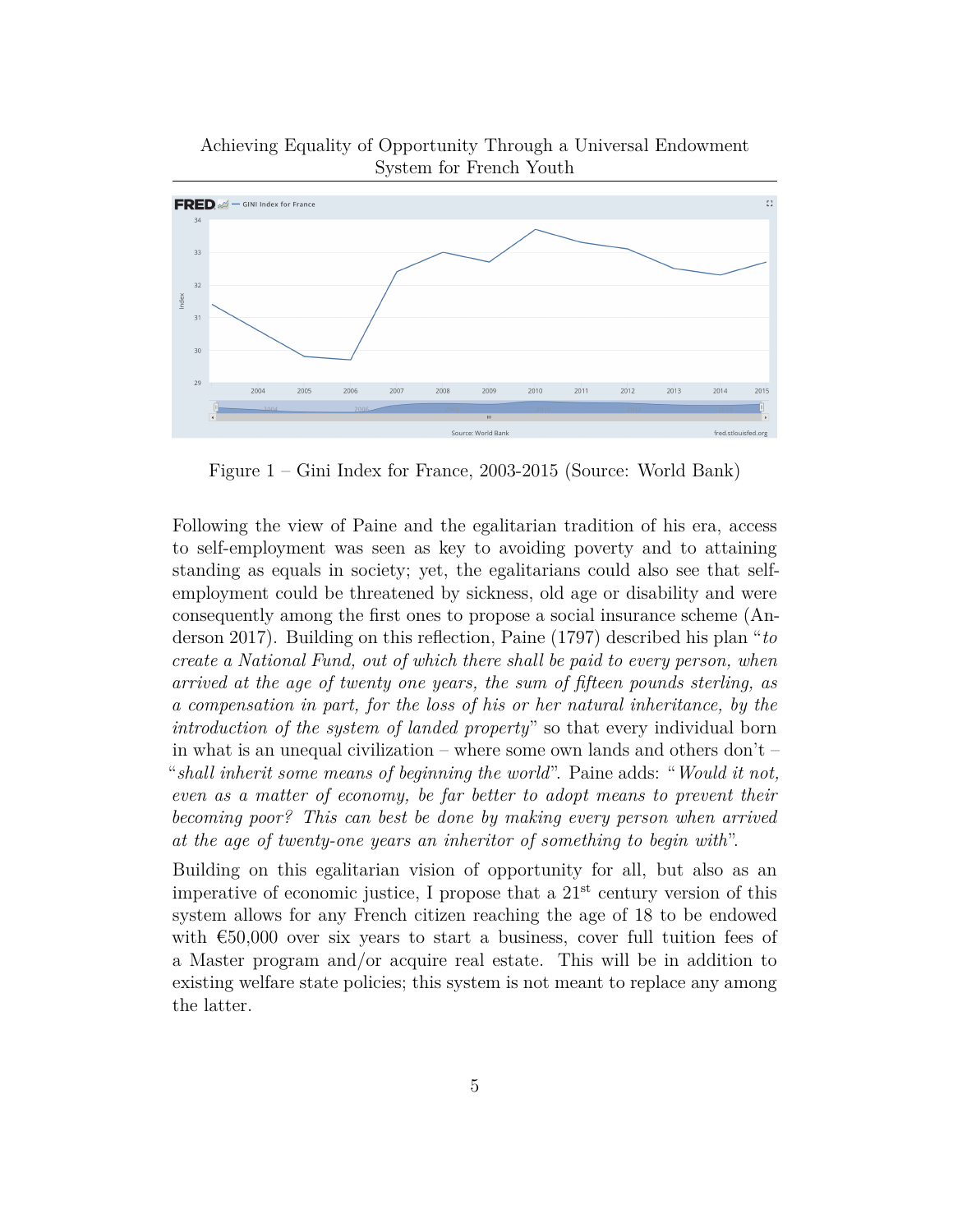Part 1 of this essay examines the moral justification for this policy proposal. Part 2 addresses key objections that can be levied against it. Part 3 analyzes its feasibility.

### <span id="page-5-0"></span>**Part 1 – Moral justification for the policy proposal**

A universal system of endowment for the French youth is not simply a rebalancing force for equality of opportunity toward a more complete realization of one's potential. It also is a cornerstone of a fairer society in which a flaw of the original social contract is corrected. In effect, Rawls presents the main idea of *justice as fairness*, generalizing and carrying to a higher level of abstraction the traditional conception of the social contract [\(1999\)](#page-14-4). In today's France, the social contract indeed allows for citizens to evolve in a society where their rights are guaranteed and protected and their duties clearly stated. Yet, the contract is flawed, for some are born rich, and some poor, which prevents the latter from realizing their full potential, everything else being equal: As Rawls anticipated, there are pervasive inequalities that deeply affect "*men's initial chances in life*". This resonates with the reality that half of the poor in France are currently under 30: To them, upward mobility is simply an empty promise. A powerful tool of distributive justice, the universal endowment system directly tackles this defect of the social contract.

#### <span id="page-5-1"></span>**An endowment system respectful of the two principles of justice**

As Rawls builds the case for justice as fairness, he advances two fundamental arguments to support it, the greatest equal liberty principle on one hand and the difference and the fair equality of opportunity principle on the other. Under this framework, the society i) requires equality in the assignment of basic rights and duties; and ii) can tolerate social inequality as just so long as it provides benefits to everyone, and particularly to the most disadvantaged citizens, and must maintain positions that are opened to all. From that perspective, a universal system of endowment does not prevent someone else from achieving their project while I accomplish mine with the endowment I receive; in that sense, another citizen's liberty and mine do not collide. Moreover, newly empowered citizens would have equalized prospects at occupying various positions of influence: A smarter citizen, a wealthier one, or one that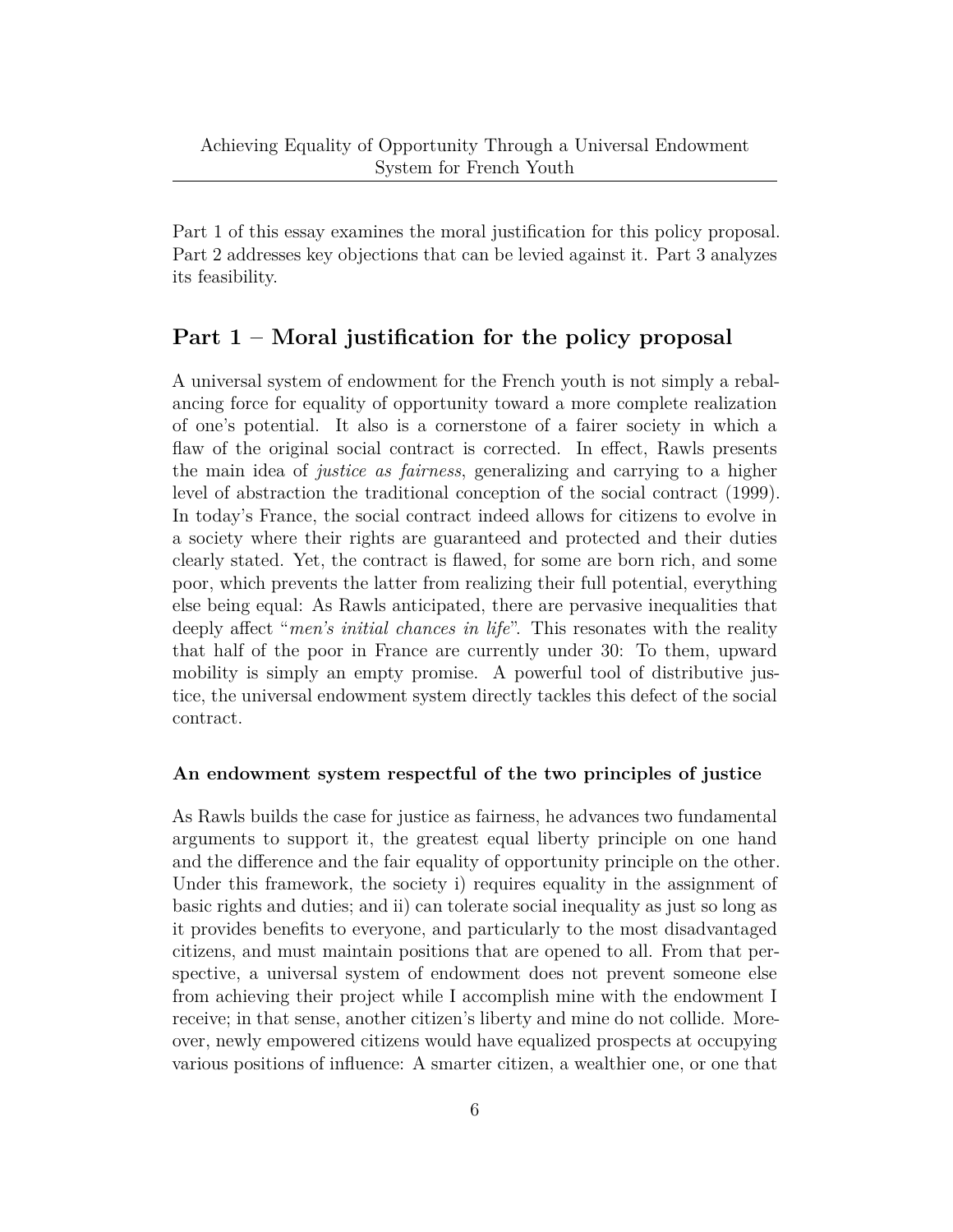is not preoccupied with losing a home, could dedicate more time to running for office, defending causes deemed important, or using freedom of speech, among other things. Furthermore, the endowment provides benefits to the most disadvantaged in two ways: Directly, through the endowment itself; and indirectly, to the extent it creates a better educated citizenry (through higher education), a wealthier economy (through potential profits to be made and trickled down through the innovation generated by entrepreneurship) or extended ownership (through improved access to real estate). Some form of social inequality would still persist under the endowment system but overall, there would be an improvement for the disadvantaged compared to the actual situation in that, contrary to today, they would have many more opportunities to achieve their potential no matter their social origins. While this system may leave some other sources of inequality unaddressed – including in terms of outcome achieved through the use of an endowment –, it is firmly grounded in a Rawlsian idea of equity as opposed to equality.

#### <span id="page-6-0"></span>**Engineering a society as a fair system of cooperation**

Moreover, Rawls did insist that "*in a property-owning democracy the aim is to carry out the idea of society as a fair system of cooperation over time among citizens as free and equal persons*" ([1999](#page-14-4)). In today's French society, a fair system of cooperation among free and equal persons is not a reality: Even if the laws protect property, even if regulations ensure that economic competition remains fair, and even if access to higher education is open to all in theory, an individual starting in life with no wealth whatsoever is obviously disadvantaged compared to the child of a wealthy family that can offer vast amounts of resources to help set a business, purchase a house or cover a Master program's tuition fees and related expenses. By contrast, a universal endowment system institutes a society as a fair system of cooperation, as advocated by Rawls: While it leaves the above-mentioned institutional arrangements untouched, it allows for citizens to interact as free and equal persons.

#### <span id="page-6-1"></span>**The universal endowment system and the original position**

It must be noted that the proposed system handily meets the test of Rawls' veil of ignorance. Per Rawls' thought experiment, "*the idea of the original*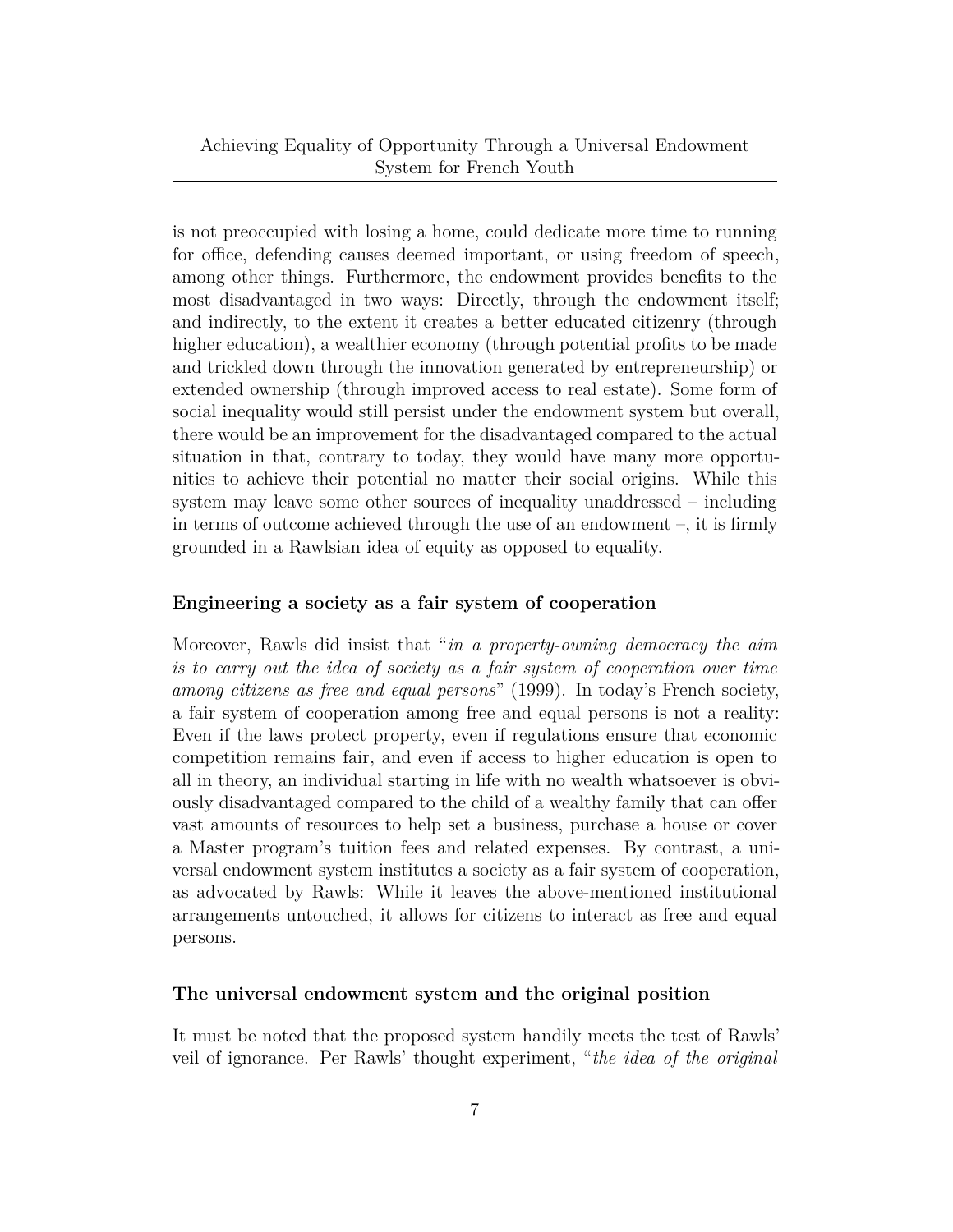#### Achieving Equality of Opportunity Through a Universal Endowment System for French Youth

*position is to set up a fair procedure so that any principles agreed to will be just*. *(…) Now in order to do this I assume that the parties are situated behind a veil of ignorance. They do not know how the various alternatives will affect their own particular case and they are obliged to evaluate principles solely on the basis of general considerations*". I cannot think of an individual situated behind a veil of ignorance who would, if offered an endowment, decline it: The prospect of being offered some money, especially in a fair way where everyone benefits, can only be appealing to all, including morally.

Some may however regret that the system is made universal, hence also benefitting individuals who can rely on inheritance or significant family donations. I however posit that this is not a concern so long as the very projects it is set to help realize (whether acquiring a property, setting up a business or getting a higher education diploma) are within financial reach of the poorest individuals of the society. In fact, under the difference principle, Rawls clearly states that "*while the distribution of wealth and income need not be equal, it must be to everyone's advantage (…)*" ([1999](#page-14-4)). Moreover, its universalism will make it morally acceptable to various segments of the society. And lastly, in many cases, such as for education, there is only so much one can spend on tuition that it doesn't matter whether one has much more financial means: Once the endowment covers the fees and the rent and food a student needs, it puts all the students on an equitable footing to compete and fulfil their academic potential. Similarly, from the perspective of equity, what matters in acquiring a property is not so much the dimension or architecture of the house as much as the fact that one can have a roof, not fear becoming destitute, and potentially start a business, politics or a family – a challenge for a generation who is, in France, one fourth unemployed and obliged to rely on parent's finance and lodging. Lastly, in the case of a business, while  $\epsilon$  50,000 may not be match when competing with other entrepreneurs with far more resources, it is nonetheless a significant amount and achieves a key objective: Leveling the playing field in this respect, including regardless of gender, race, ethnicity, or religion, for access to credit is often limited in the poorest communities and is also conditioned to the good will or the prejudice of a banker or investor. It also increases risk-taking behaviors among all young entrepreneurs and is thus likely to stem innovation across the society.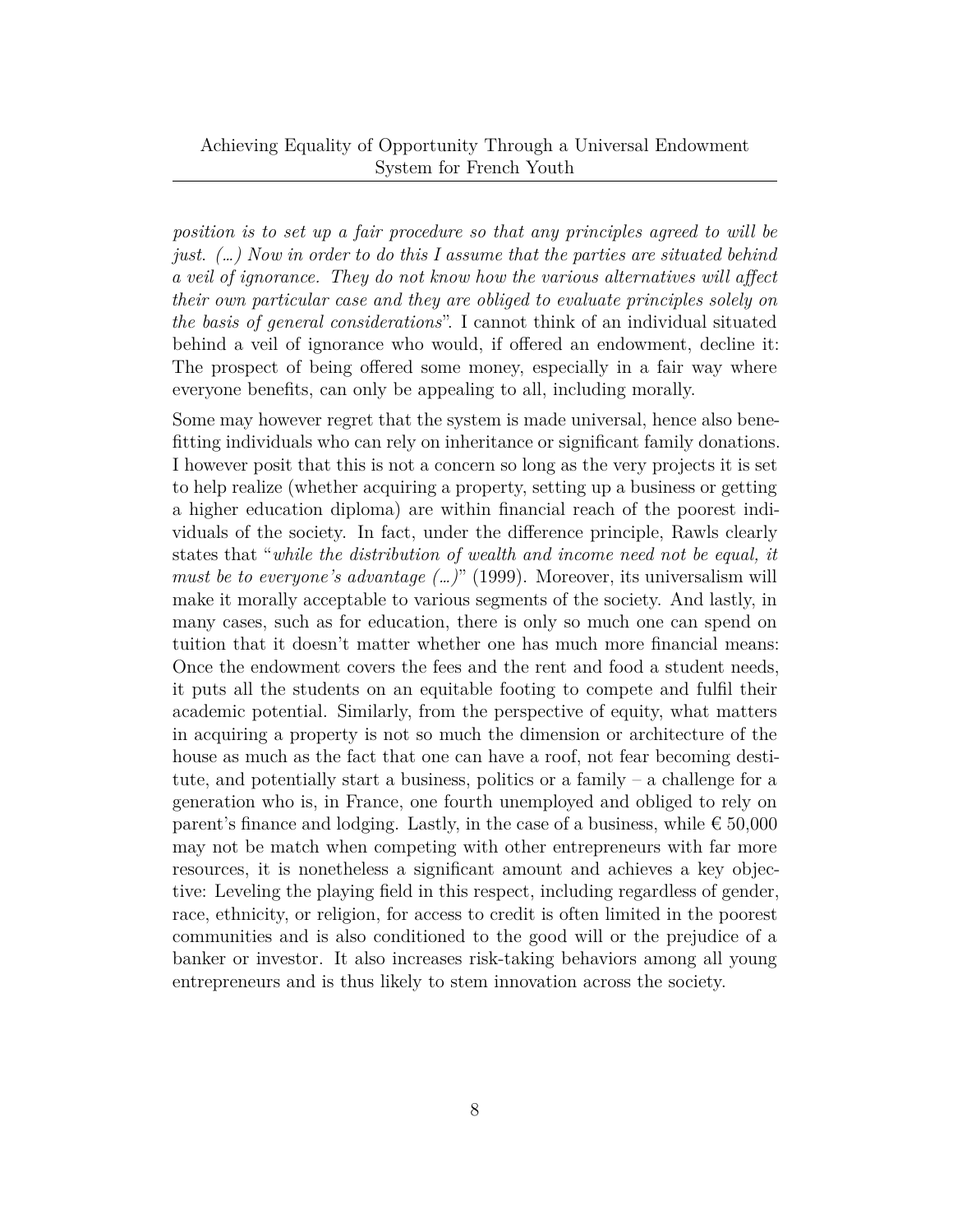#### <span id="page-8-0"></span>**Funding the universal endowment system**

The system proposed in this essay is indeed close to the universal system of substantial assets holding advocated by Williamson ([2014](#page-14-5)), which is based on the idea that "*the sine qua non of a Rawlsian property-owning democracy is the creation of a society in which wealth (…) is not held by a small minority of citizens, but is widely distributed*" – a stimulating reflection on breaking up the accumulation of wealth in pursuit of equalizing effects as advocated in the Rawlsian tradition.

As I lay the moral ground for establishing an endowment system, I must also touch upon the ways in which it will be funded. For the sake of the argument, let's imagine the proposal is adopted by the French legislature this year and goes into effect the next. The number of French citizens turning 18 in 2019, the first year such a system could be initiated, stands at approximatively 850,000 [3](#page-8-1) . The full, first trench of the six-year endowment will come at a cost of  $\epsilon$  7.08 billion, and progressively goes up as additional cohorts enter the system. While precise projections are needed in this regard, my estimates are that around  $\epsilon$  42 billion will ultimately be disbursed yearly once all eligible cohorts are benefitting from the system.

Meanwhile, according to the French Government's data, between  $\epsilon$  60 and 80 billion are uncollected yearly due to tax evasion. I therefore propose that over time, said lost revenue is actively recovered to finance the universal en-dowment system<sup>[4](#page-8-2)</sup>. If done efficiently, the program would be paid in full. I must also observe that the would-be recovered revenue is money that is owed in the first place. Tax evaders' complaints that they can no longer cheat the system and that this is unfair to them would simply be morally unacceptable: By draining resources that are effectively due to the Government, the universal endowment system would ultimately not make fraudulent tax payers worse off, or only to the extent that it would limit their cheating ability, which one has not to worry about from a moral perspective.

In case there still are shortfalls due to insufficient recovery of due taxes, I would advocate for the system to be subsidized by a wealth tax or an

<span id="page-8-1"></span><sup>3.</sup> Based on demographic data from the National Institute of Statistics: https://www.insee.fr/fr/statistiques/1892086?sommaire=1912926

<span id="page-8-2"></span><sup>4.</sup> This is not unrealistic: The French Ministry of Finance has recovered  $\in$  40 billion over the 2014-2017 period, and much more can be done if the European Union harmonizes information exchange among its members countries.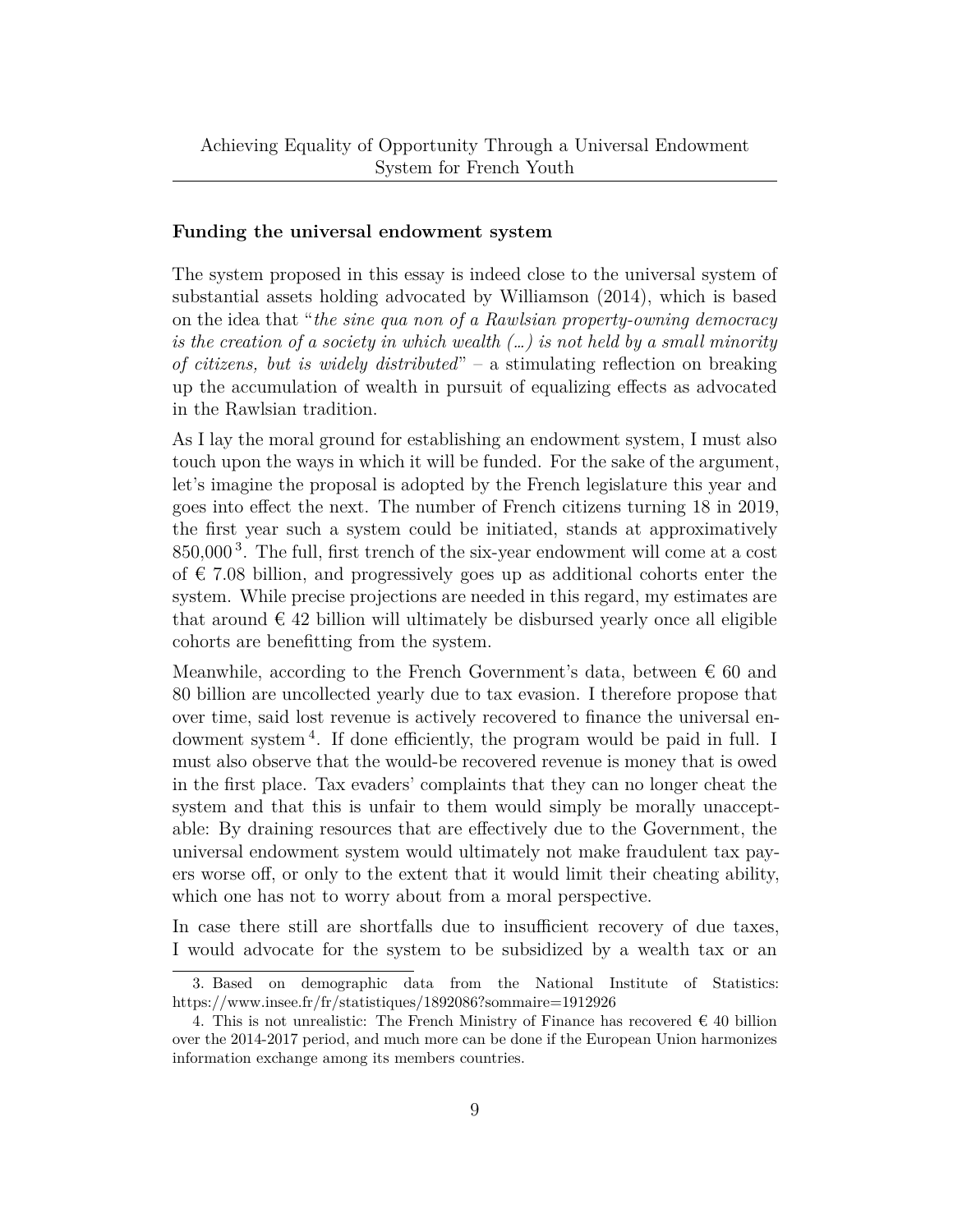inheritance tax: While it is not the objective of this essay to defend such an argument, I agree with Emile Durkheim's thought-provoking intuition (as presented in O'Neill ([2017](#page-14-6))) that it is important to break the accumulation of wealth that is ultimately rendering the playing field mostly uneven for a vast majority of the human kind: In 2018, about 10 individuals are essentially richer than 3.5 billion people. In this context, a wealth or inheritance tax to fund the endowment system would have a leveling effect toward a fairer society.

Finally, I see it as important that this remains a public program, opposed to having the financial industry operating it, as from a Rawlsian perspective, "*the primary subject of justice is the basic structure of society, or more exactly, the way in which the major social institutions distribute fundamental rights and duties and determine the division of advantages from social cooperation*" (Rawls [1999](#page-14-4)). To increase its legitimacy and to favor social cooperation, it is important that this system relies on the institutional efforts and contributions of the national community.

# <span id="page-9-0"></span>**Part 2 – Objection A – Funding for the poorer segments of the society will be "wasted"**

The notion that funding would be wasted if given with no real string attached to it is a recurring argument against such policies, especially when it concerns the disadvantaged. I do not subscribe to the view that the poor are inferior in any way to wealthier segments of the society; the poor are often so, not by birth, but because of cumulative adversity: Key elements of their ecosystem prevent them from realizing their potential. Capital is scant, the transportation system is dysfunctional, discrimination is high, schools are underfunded, police forces are overwhelmed by the severity of the challenges, healthcare is inadequately provided, etc.

For the sake of the argument, however, I will briefly discuss the notion that, beyond income, children and teenagers of wealthier parents most likely have access to a better education during their upbringing, to a wider network, and to more information as to how to orient themselves in life, offering them better use of their finances in this regard. Amartya Sen himself observes that "*real poverty (in terms of capability deprivation) can easily be much more intense than we can deduce from income data*" [\(2009\)](#page-14-7).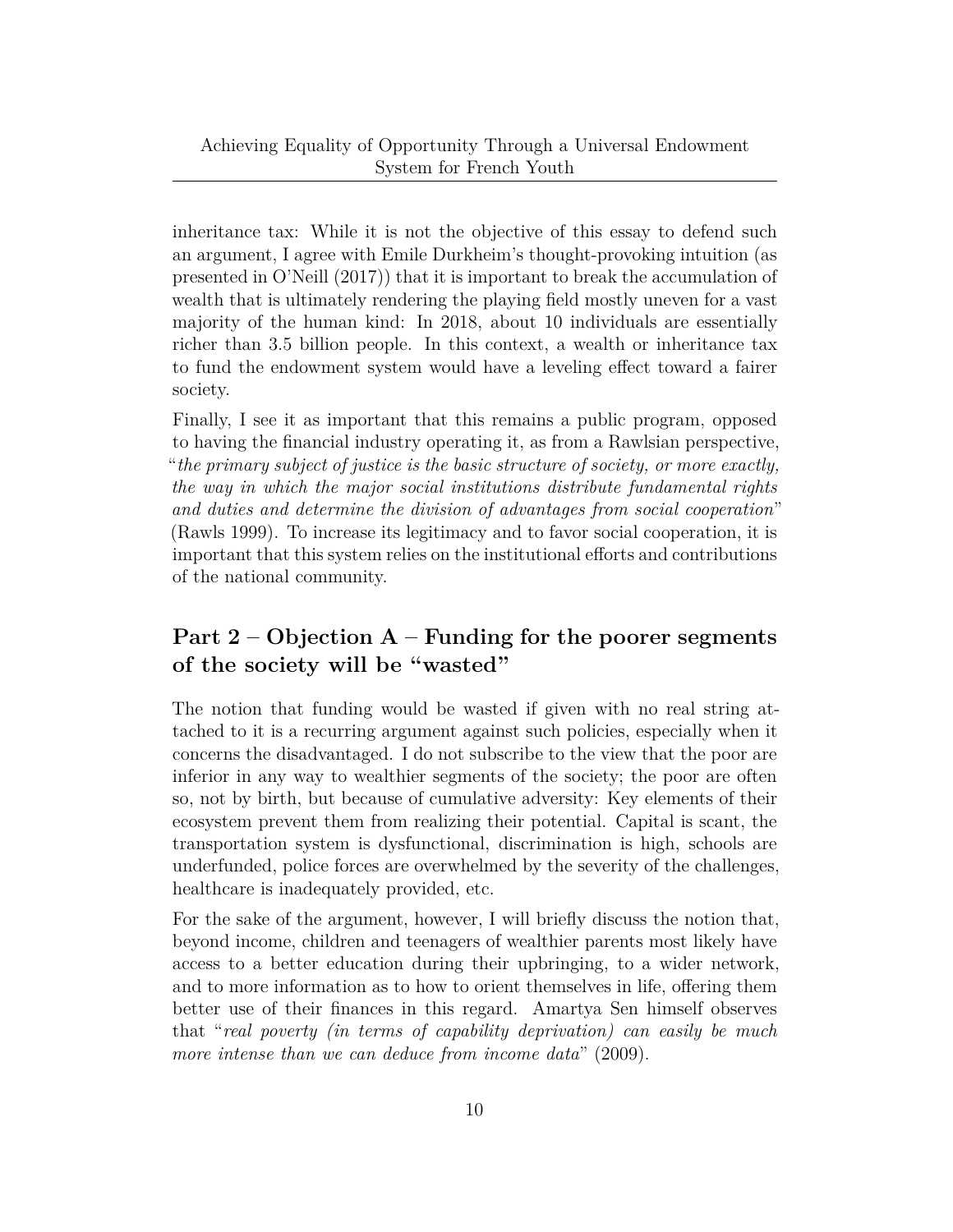The universal endowment system I propose assumes that free public education remains accessible to all until the end of high school, as is already the case in France. I can accept that it will not be not enough to correct for the initial absence of assets and the management of a new endowment. As it is key to measure disadvantage over income, and in order to correct for any potential disadvantage and to limit abuse, I propose establishing an agency that will advise young individuals on the ways they can spend the endowment, build capacity in this regard (for example, with advice on what type of studies to pursue, what type of business to start and how, or what sort of property to purchase, which would also benefit the whole society overall by making young citizens more responsible in this regard), and strictly control that funding is not spent on projects or activities outside the scope of the proposed ones.

#### <span id="page-10-0"></span>**Objection B – A lifetime universal basic income is far superior to a one-time endowment**

Another, stronger argument can be made against my proposed policy: Why limit it to a six-year endowment, why not be more ambitious and make it permanent in the form of a universal basic income (UBI)? For the sake of the argument, I will set aside the fact that a UBI appears vastly more expensive, if not unsustainable, and will imagine a society where it is possible to pay for one system or the other.

First, it is my view that the UBI underestimates the emancipatory power of work; the fact that it is a way to contribute to society, and not just a way to get a salary; and that the poor often see it as a way to demonstrate their dignity. Yet, the UBI potentially lets society do away with work. By contrast, the proposed universal endowment system posits that the projects it helps fund (a business, an education or a home) better equip individuals to work at the end (or even during) of the six-year period. While the UBI potentially transforms society in an unpredictable manner, the endowment system refines and ameliorates the current social contract, in the Rawlsian spirit.

Second, it is likely that the economic elites who would pay for a UBI would resist attempts at having the rest of the society benefiting from a revenue without contributing in some ways and might secede, hurting the Rawlsian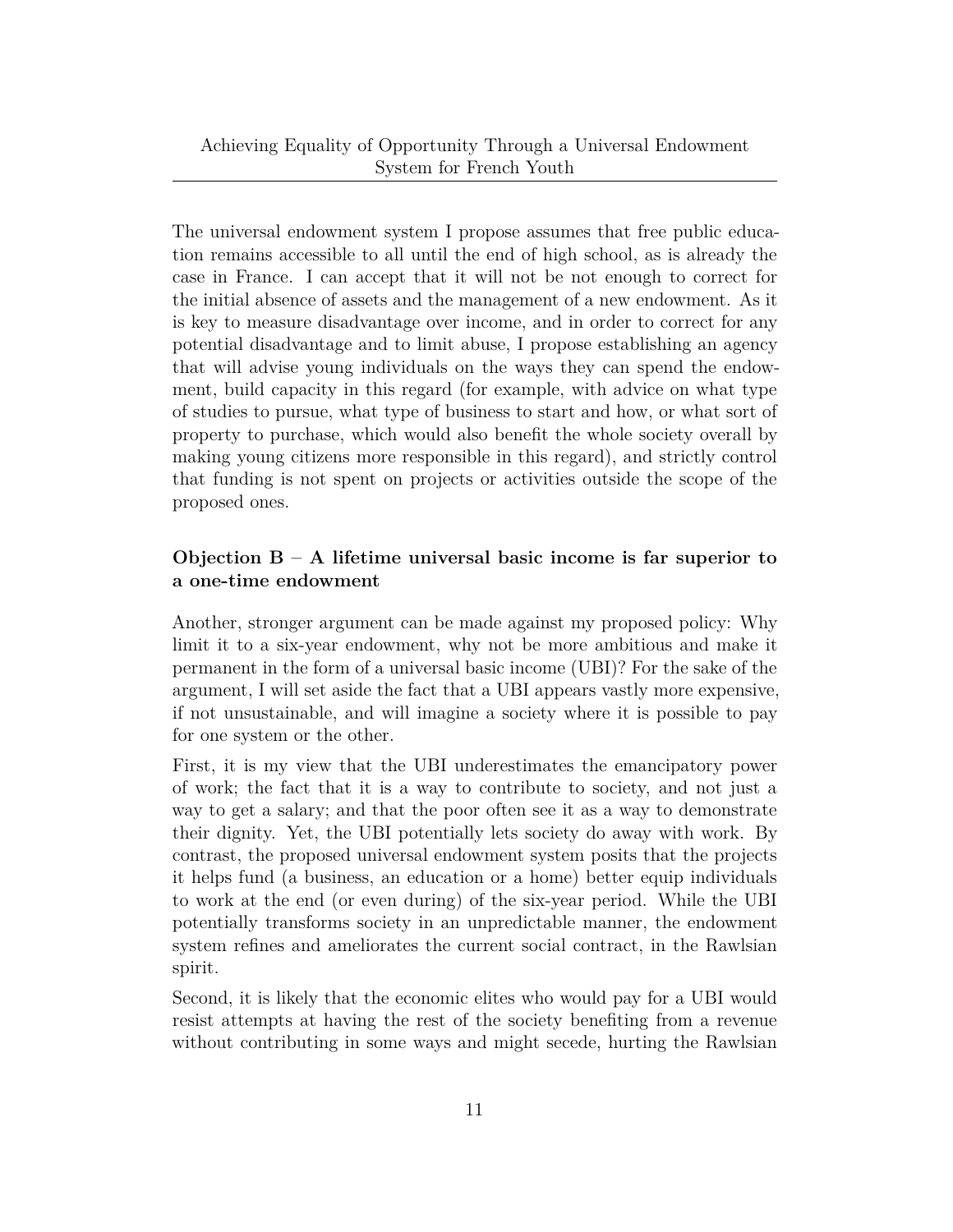notion of society "*as a fair system of cooperation over time among citizens as free and equal persons*". Under the UBI, cooperation may not appear fair as, rightly or not, the elites may consider that it is unjust for them to contribute more.

Third, the idea that the UBI has intrinsic merits because it will allow individuals to unleash their creative or entrepreneurial talents is also contained in the universal endowment system, and therefore I consider this argument neutralized.

Fourth, the UBI may hurt the spirit of the fair equality of opportunity principle more deeply than the endowment possibly would: Once provided a lifetime low income, beneficiaries would not be able to compete with equal chance for positions of influence as vastly wealthier individuals would outspend them at every turn of the road – possibly ultimately swaying policymaking to their benefit (Gilens [2012](#page-14-8)). In contrast, the proposed endowment would act as an equalizing force at the beginning of adulthood, including when it comes to maintaining positions open to all under the fair equality of opportunity principle.

Finally, as the poor are poor, not because they are necessarily financially so in the first place but because they are deprived of some capabilities (Sen [2009](#page-14-7)), I fear the establishment of a UBI in a society that could then cut its bonds with them or make them somehow less equal in status by giving them a monthly income and leaving them at that. By contrast, the universal endowment system expects its beneficiaries to still fully cooperate and be treated just as responsibly and as fairly – no more, no less – as any other citizen, in the Rawlsian spirit.

# <span id="page-11-0"></span>**Part 3 – Feasibility**

Etienne Grass, an adviser to French President François Hollande, explored the concrete feasibility of such an idea in 2016: He proposed a  $\epsilon$  5,000 endowment for France's youth as soon as they would turn 18. Accessible through a dedicated saving account, Grass proposed that the amount should be spent on tuition fees for higher education; a year of community service; business creation; or real estate acquisition. Any unused amount by the age of 26 would be returned to the Government. Grass also envisioned the creation of "entrepreneurship schools" to foster business. His cost estimate is  $\in$  4 billion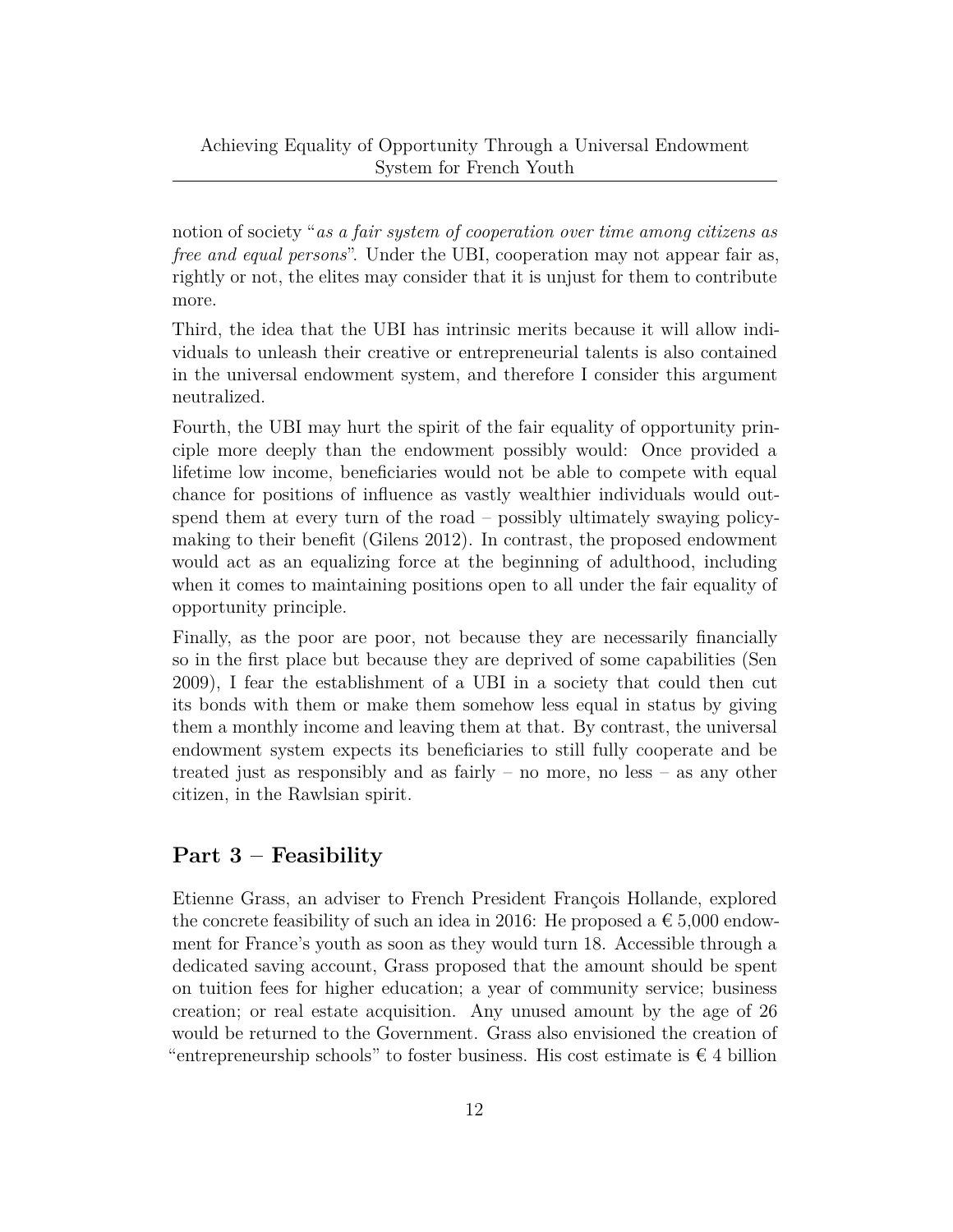a year, equivalent to 0.4% of a universal tax dedicated to financing Social Security. During the fall of 2016, President Hollande revealed that it would be part of his agenda, should he run for reelection – which eventually never happened. Meanwhile, in the U.K., Prime Minister Gordon Brown's set up experiments such as "savings and assets for all" and the "child trust fund" in the early 2000s. However, the financial crisis of 2008 and the ensuing political changes put an end to those experiments.

I would propose an average program length of six years starting at 18 (the legal age of adulthood in France), during which the  $\epsilon$  50,000 would be disbursed gradually. The length average is based on that of obtaining a Master degree or the average length necessary to achieve profitability for a business and includes a one-year buffer (for example to do a professional internship without worrying about its cost). Research may however show that a different length should be proposed.

The amount of the endowment itself can be discussed. While Grass ([2016](#page-14-9)) advocates for  $\epsilon$  5,000, I argue that this is far from enough to cover tuition fees and expenses for a full, 5-year Master program, to acquire a property, or to launch a business. My proposal puts me closer to Ackerman & Alstott's own scheme (Ackerman and Alstott [1999](#page-14-1)), at \$ 80,000 per capita.

Each generational cohort in France starting in 2001 averages 750,000 to 850,000 individuals. By 2019, the 2001 cohort would turn 18, and 850,000 French citizens would become eligible to receive the first trench of  $\in$  8,333, for a total cost of  $\epsilon$  7 billion. The French Government would also incur some additional costs for the operations, which could however easily be automatized with census data. An agency controlling the way the endowment is spent as well as advising individuals on its use would however need to be set up, with a budget of a few dozen million euros a year.

Finally, it is important to note that this policy is not meant to replace any of the existing ones in the French welfare state but would only complement the Social Security scheme.

# <span id="page-12-0"></span>**Conclusion**

Building on Hegel's desire to remain faithful to the French Revolution's attempt at erasing the elites' privileges without repeating the mistake of the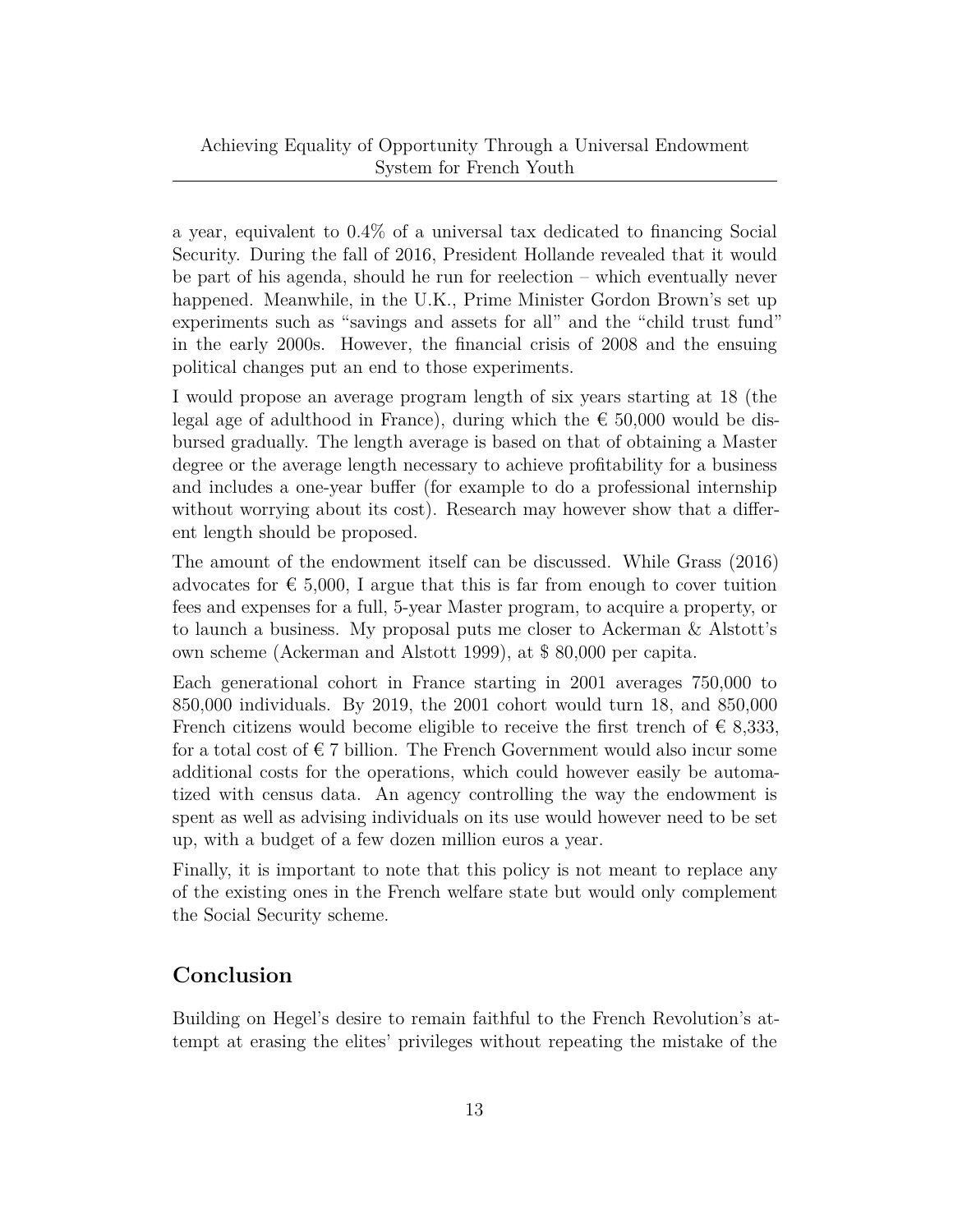Reign of Terror, philosopher Slavoj Zizek recently raised a fundamental question for a 21<sup>st</sup> century humanity divided by profound inequality: "Our prob*lem is exactly that of Hegel: How, after Stalinism, remain faithful to the project of emancipation, how not become a cynical liberal or a conservative*." [5](#page-13-0)

I believe a universal system of endowment is part of the answer to that question. In this essay, I showed that such a system is rooted in a profound egalitarian tradition of individual empowerment, responsibility, liberty and justice that goes back to Thomas Paine, himself an admirer of the French Revolution who wrote his 1797 *Agrarian Justice* to build on its fresh legacy and "*give perfection to the revolution of France*" in so doing. I demonstrated that such a system espouses the idea of justice as fairness advocated by John Rawls in his master work and respects its key principles and that it would constitute a fundamental addition to a refined social contract that would finally deliver on its promise of equal opportunity. I did rebut some of the most obvious objections to the proposed system, namely that a universal basic income would be superior, or that some young citizens would not be able to spend the endowment in a reasonable manner.

In his *Memoir on Pauperism* [\(1835\)](#page-14-10), a somehow optimistic Alexis de Tocqueville wrote: "*If one looks closely at what has happened to the world since the beginning of societies, it is easy to see that equality is prevalent only at the historical poles of civilisation. Savages are equal because they are equally weak and ignorant. Very civilised men can all become equal because they all have at their disposal similar means of attaining comfort and happiness. Between these two extremes is found inequality of conditions, wealth, knowledge, the power of the few, the poverty, ignorance, and weakness of all the rest*". It is my belief that a universal endowment system would be a mean at the disposal of all to attain comfort and happiness and as such, would be a step closer in the direction of equality.

<span id="page-13-0"></span><sup>5.</sup> Slavoj Zizek: « *Je reste communiste, car tout le monde peut être socialiste, même Bill Gates* », in an interview to French daily *Libération*, June 5<sup>th</sup>, 2015.